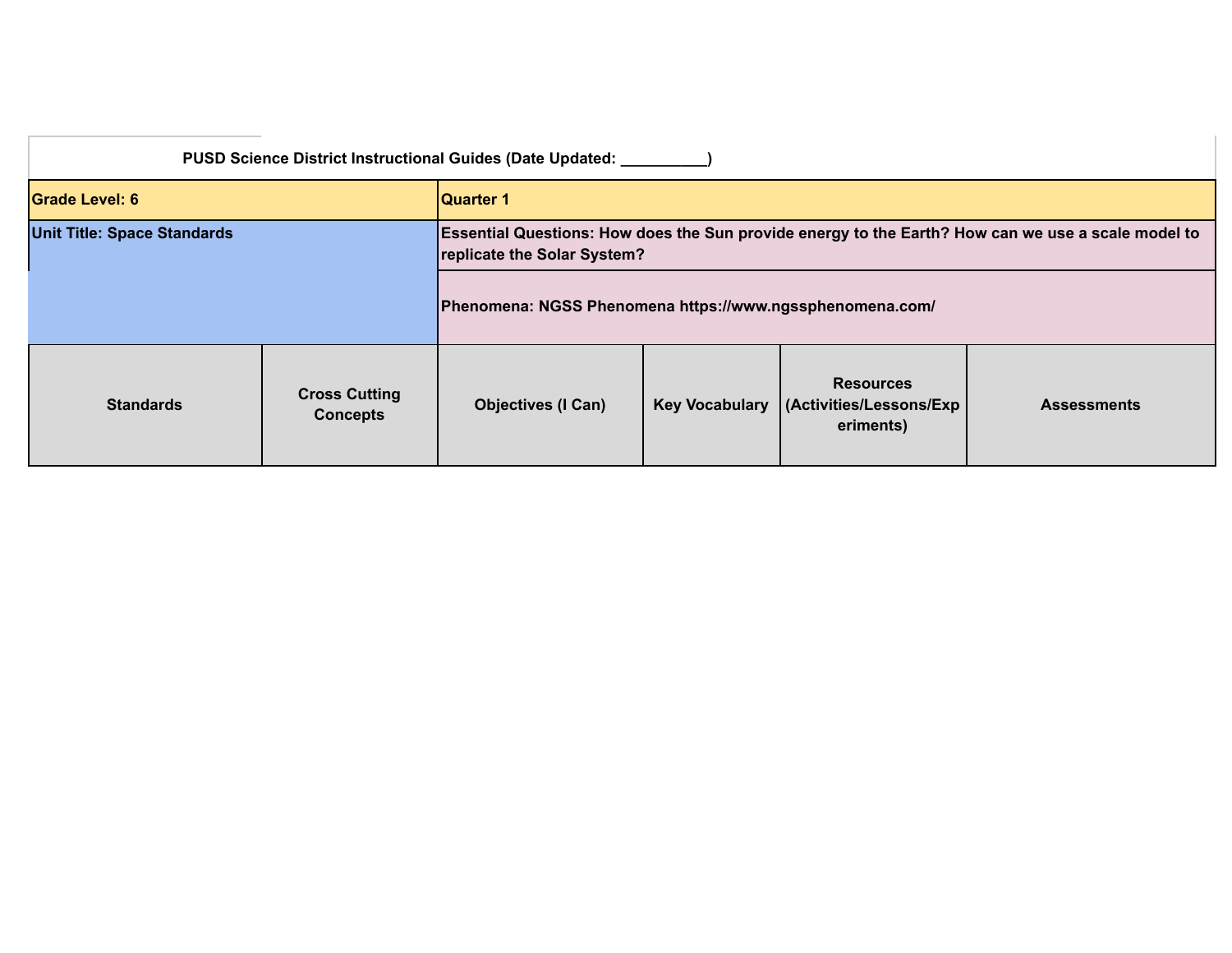| 6. E2U1.7 Use ratios<br>$\bullet$<br>and proportions to<br>analyze and interpret<br>data related to scale,<br>properties, and<br>relationships among<br>objects in our solar<br>system.<br>6.E2U1.8 to explain how<br>constellations and other<br>night sky patterns<br>appear to move due to | <b>Patterns</b><br>$\bullet$<br>Cause and<br>effect<br>Systems and<br>$\bullet$<br>system models<br>Energy and<br>$\bullet$<br>matter<br>Structure and<br>$\bullet$<br>function<br>Scale and<br>$\bullet$<br>proportion and | I can use ratios and<br>proportions to<br>interpret data<br>related to scale,<br>properties and<br>relationships among<br>objects in our solar<br>system.<br>I can explain how<br>constellations and | Earth<br>Transparent<br>Radiation<br>Wavelength<br>Infrared<br>Greenhouse<br>Effect<br>Axis<br>Rotation<br>Revolution<br>Seasons<br>Orbit<br>Solar System | <b>Nitty Gritty Science</b><br>Curriculum<br>Arizona Science Center<br><b>STAR Curriculum</b> | <b>Nitty Gritty Mini-Quizzes</b><br><b>Nitty Gritty Tests</b><br>Formative assessments created by<br>Team.<br>BetterLesson.Com assessment<br>piece with lessons. |
|-----------------------------------------------------------------------------------------------------------------------------------------------------------------------------------------------------------------------------------------------------------------------------------------------|-----------------------------------------------------------------------------------------------------------------------------------------------------------------------------------------------------------------------------|------------------------------------------------------------------------------------------------------------------------------------------------------------------------------------------------------|-----------------------------------------------------------------------------------------------------------------------------------------------------------|-----------------------------------------------------------------------------------------------|------------------------------------------------------------------------------------------------------------------------------------------------------------------|
| Earth's rotation and                                                                                                                                                                                                                                                                          | quantity                                                                                                                                                                                                                    | night sky patterns                                                                                                                                                                                   | Asteroids                                                                                                                                                 | BetterLessons.com                                                                             |                                                                                                                                                                  |
| revolution.                                                                                                                                                                                                                                                                                   | Systems and<br>$\bullet$                                                                                                                                                                                                    | appear to move due                                                                                                                                                                                   | Gravity                                                                                                                                                   |                                                                                               |                                                                                                                                                                  |
| 6.E2U1.9 Develop and<br>$\bullet$<br>use models to construct                                                                                                                                                                                                                                  | system models<br>Stability and<br>$\bullet$                                                                                                                                                                                 | to the rotation and<br>revolution of the                                                                                                                                                             | Eclipse<br><b>Tides</b>                                                                                                                                   | <b>Mystery Doug Videos</b>                                                                    |                                                                                                                                                                  |
| an explanation of how                                                                                                                                                                                                                                                                         | change                                                                                                                                                                                                                      | Earth.                                                                                                                                                                                               | <b>Stars</b>                                                                                                                                              | <b>NASA Teacher</b>                                                                           |                                                                                                                                                                  |
| eclipses, moon phases,                                                                                                                                                                                                                                                                        |                                                                                                                                                                                                                             | I can develop and                                                                                                                                                                                    | Galaxy                                                                                                                                                    | Resources                                                                                     |                                                                                                                                                                  |
| and tides occur within                                                                                                                                                                                                                                                                        |                                                                                                                                                                                                                             | use models to to                                                                                                                                                                                     | Constellation                                                                                                                                             |                                                                                               |                                                                                                                                                                  |
| the Sun-Earth-Moon                                                                                                                                                                                                                                                                            |                                                                                                                                                                                                                             | construct an                                                                                                                                                                                         | Equinox                                                                                                                                                   |                                                                                               |                                                                                                                                                                  |
| system.                                                                                                                                                                                                                                                                                       |                                                                                                                                                                                                                             | explanation of how                                                                                                                                                                                   | Solstice                                                                                                                                                  |                                                                                               |                                                                                                                                                                  |
| 6.E2U1.10 Use a model                                                                                                                                                                                                                                                                         |                                                                                                                                                                                                                             | eclipses, moon                                                                                                                                                                                       | Planet                                                                                                                                                    |                                                                                               |                                                                                                                                                                  |
| to show how the tilt of                                                                                                                                                                                                                                                                       |                                                                                                                                                                                                                             | phases and tides                                                                                                                                                                                     | <b>Dwarf Planet</b>                                                                                                                                       |                                                                                               |                                                                                                                                                                  |
| Earth's axis causes                                                                                                                                                                                                                                                                           |                                                                                                                                                                                                                             | occur within the                                                                                                                                                                                     | Meteor                                                                                                                                                    |                                                                                               |                                                                                                                                                                  |
| variations in the length                                                                                                                                                                                                                                                                      |                                                                                                                                                                                                                             | Sun-Earth-Moon                                                                                                                                                                                       | Meteorite                                                                                                                                                 |                                                                                               |                                                                                                                                                                  |
| of the day and gives us                                                                                                                                                                                                                                                                       |                                                                                                                                                                                                                             | system.                                                                                                                                                                                              | Meteoroid                                                                                                                                                 |                                                                                               |                                                                                                                                                                  |
| rise to seasons.                                                                                                                                                                                                                                                                              |                                                                                                                                                                                                                             | I can use a model to                                                                                                                                                                                 | Nebula                                                                                                                                                    |                                                                                               |                                                                                                                                                                  |
|                                                                                                                                                                                                                                                                                               |                                                                                                                                                                                                                             | show how the tilt of                                                                                                                                                                                 | <b>White Dwarf</b>                                                                                                                                        |                                                                                               |                                                                                                                                                                  |
|                                                                                                                                                                                                                                                                                               |                                                                                                                                                                                                                             | Earth's axis causes                                                                                                                                                                                  | <b>Red Giant</b>                                                                                                                                          |                                                                                               |                                                                                                                                                                  |
|                                                                                                                                                                                                                                                                                               |                                                                                                                                                                                                                             | variations in the                                                                                                                                                                                    | Comet                                                                                                                                                     |                                                                                               |                                                                                                                                                                  |
|                                                                                                                                                                                                                                                                                               |                                                                                                                                                                                                                             | length of the day                                                                                                                                                                                    | <b>Light Year</b>                                                                                                                                         |                                                                                               |                                                                                                                                                                  |
|                                                                                                                                                                                                                                                                                               |                                                                                                                                                                                                                             | and gives us rise to                                                                                                                                                                                 | <b>Neutron Star</b>                                                                                                                                       |                                                                                               |                                                                                                                                                                  |
|                                                                                                                                                                                                                                                                                               |                                                                                                                                                                                                                             | seasons.                                                                                                                                                                                             | <b>Black Hole</b>                                                                                                                                         |                                                                                               |                                                                                                                                                                  |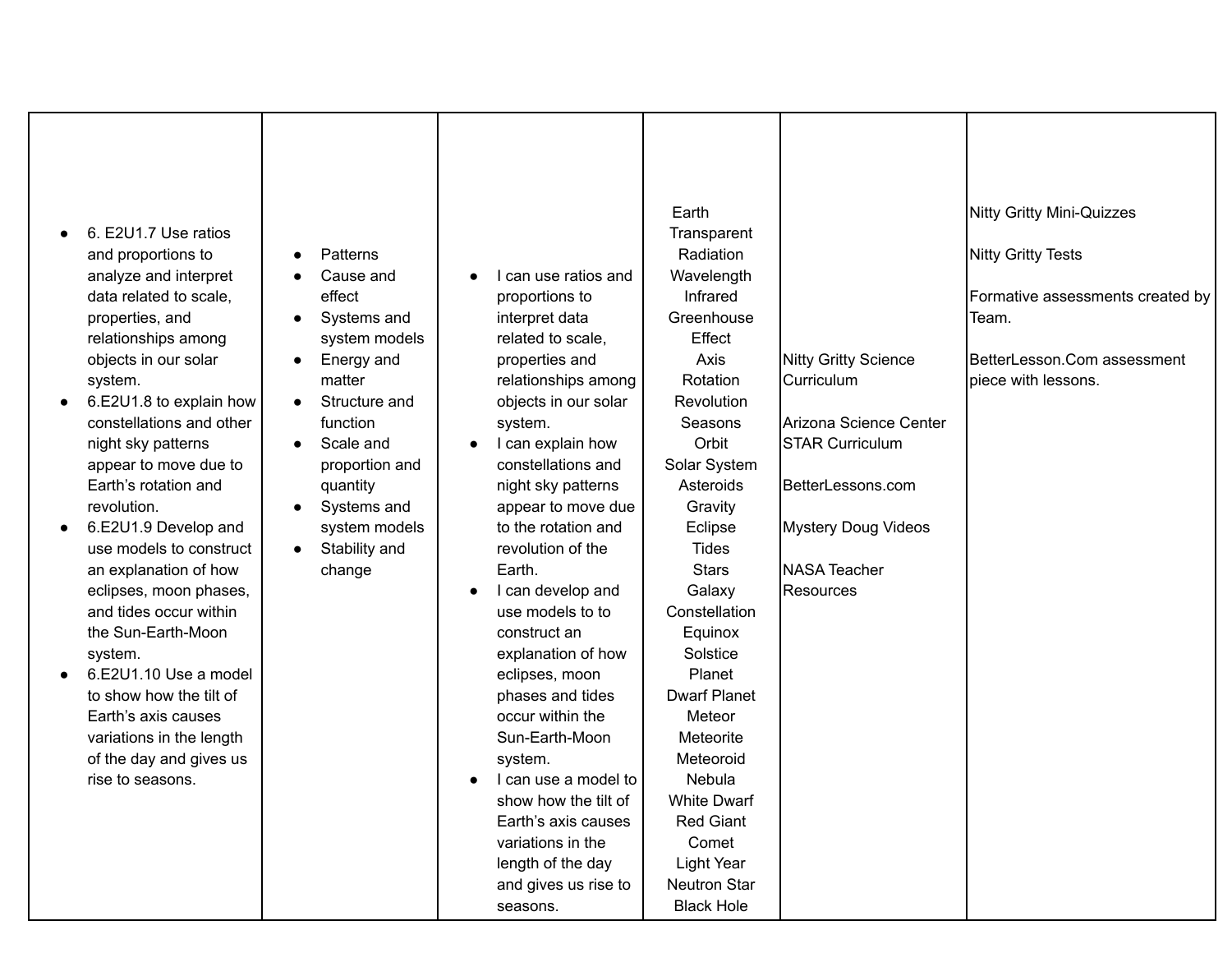|  | Telescope<br>Astrobiology |  |
|--|---------------------------|--|
|  |                           |  |
|  |                           |  |

| <b>Grade Level: 6</b>              |                            | <b>Quarter 1-2 POA/ Lesson plans</b>                                                                                        |                                                                                                          |  |  |  |
|------------------------------------|----------------------------|-----------------------------------------------------------------------------------------------------------------------------|----------------------------------------------------------------------------------------------------------|--|--|--|
| <b>Unit Title: Space Standards</b> |                            | Cross Cutting Concepts: Patterns;cause and effect; systems and system models; energy and matter;<br>structure and function. |                                                                                                          |  |  |  |
|                                    |                            | Phenomena: NGSS Phenomena https://www.ngssphenomena.com/                                                                    |                                                                                                          |  |  |  |
| <b>Standards</b>                   | <b>Essential Questions</b> | Objectives (I Can)                                                                                                          | <b>Resources</b><br>(Activities/Lessons/Experime)<br><b>Key Vocabulary</b><br><b>Assessments</b><br>nts) |  |  |  |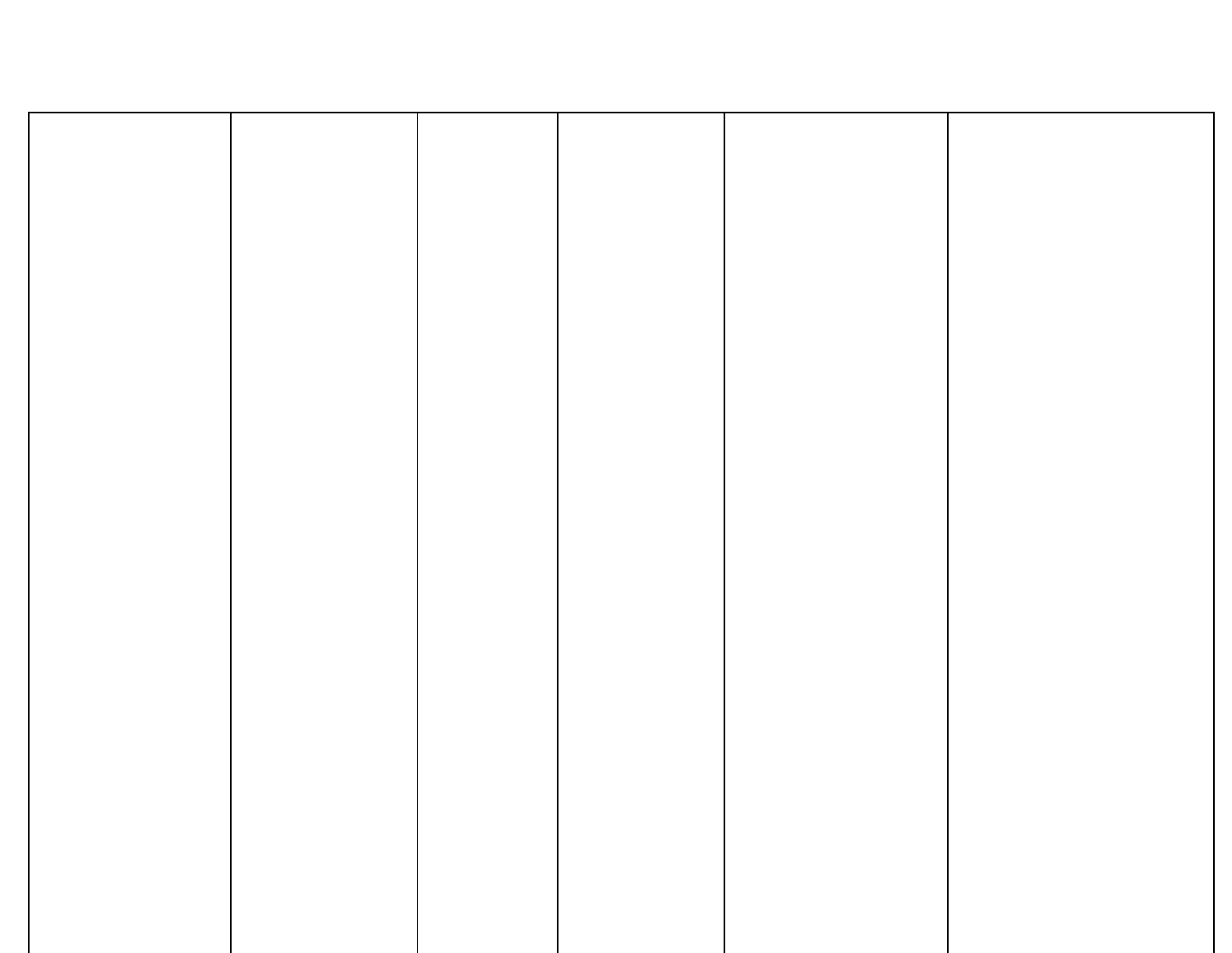|  | $\bullet$ I can plan Evaporation |                             |  |
|--|----------------------------------|-----------------------------|--|
|  | and carry                        | Condensation                |  |
|  | out an                           | Freezing Point              |  |
|  |                                  | investigati   Melting Point |  |
|  | on to                            | Particles                   |  |
|  | demonstra Speed                  |                             |  |
|  | te that                          | Microscope                  |  |
|  | variations                       | Atoms                       |  |
|  | in                               |                             |  |
|  | temperatur                       |                             |  |
|  | e and/or                         |                             |  |
|  | pressure                         |                             |  |
|  | that                             |                             |  |
|  | variations                       |                             |  |
|  | in                               |                             |  |
|  | temperatur                       |                             |  |
|  | e and/pr                         |                             |  |
|  | pressure                         |                             |  |
|  | affect                           |                             |  |
|  | changes in                       |                             |  |
|  | state of                         |                             |  |
|  | matter.                          |                             |  |
|  |                                  |                             |  |
|  |                                  |                             |  |
|  |                                  |                             |  |
|  |                                  |                             |  |
|  |                                  |                             |  |
|  |                                  |                             |  |
|  |                                  |                             |  |
|  |                                  |                             |  |
|  |                                  |                             |  |
|  |                                  |                             |  |
|  |                                  |                             |  |
|  |                                  |                             |  |
|  |                                  |                             |  |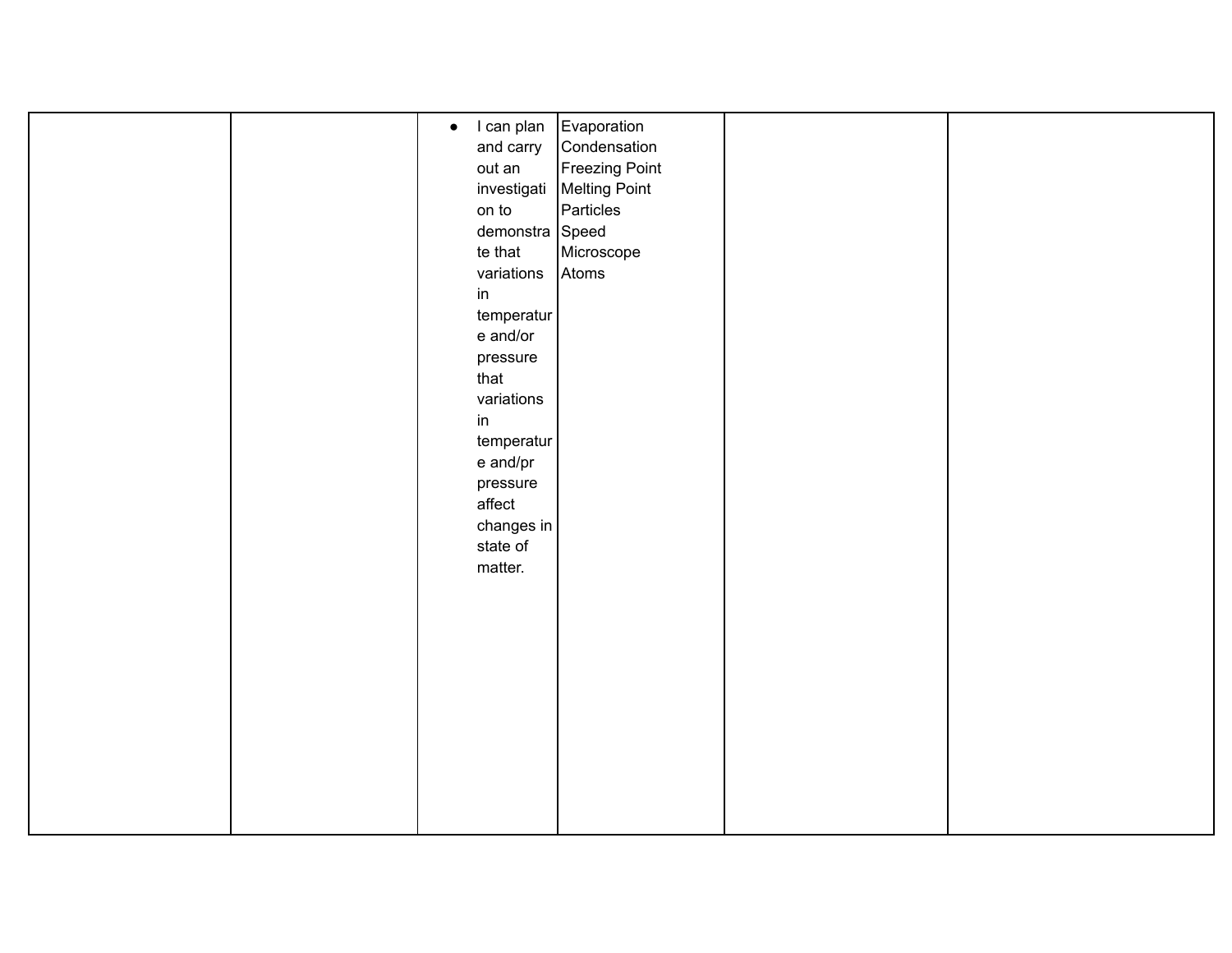| <b>Grade Level: 6</b> | uarter <b>≎</b> |
|-----------------------|-----------------|
|-----------------------|-----------------|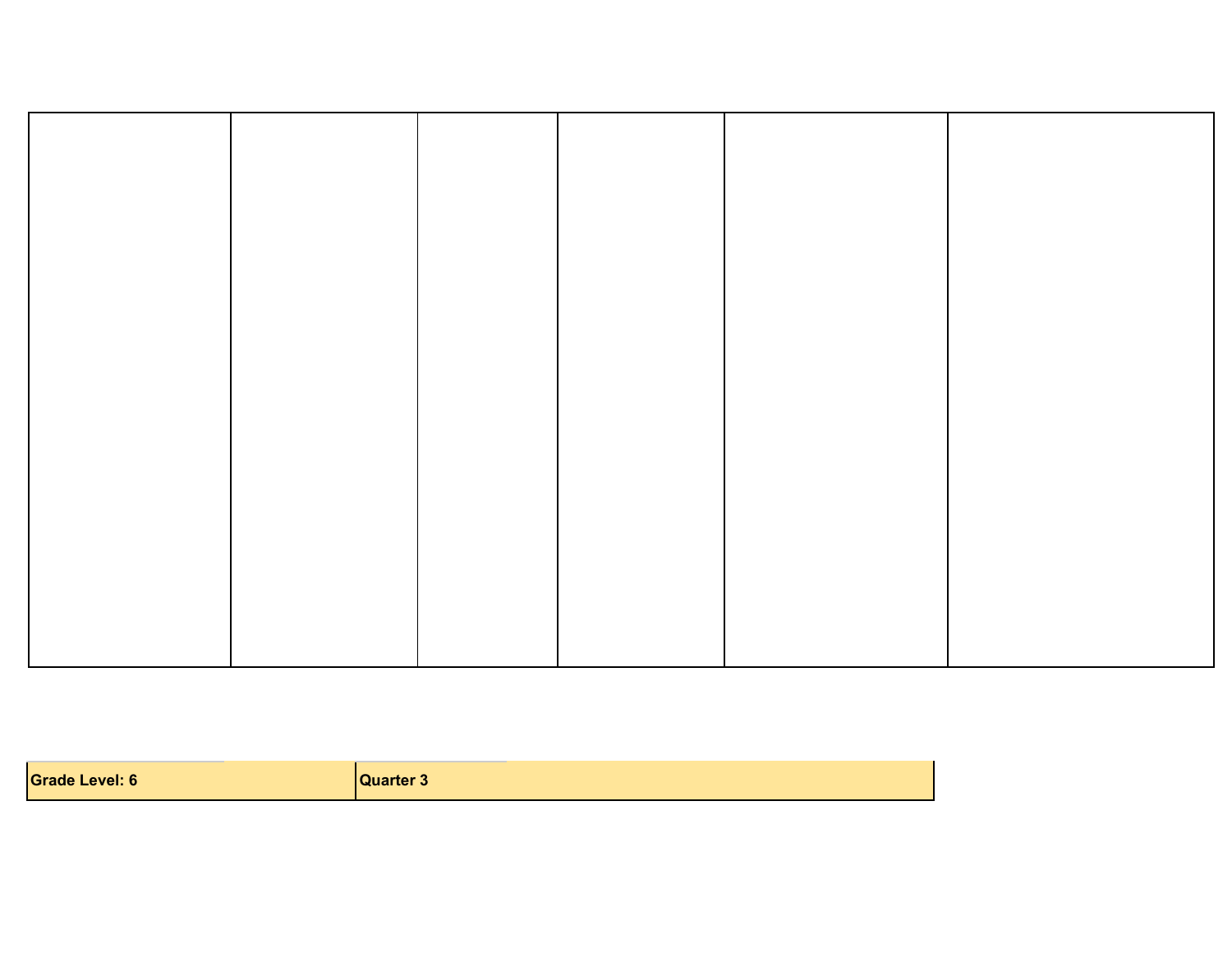| <b>Unit Title: Space Standards</b> |                                      | <b>Cross Cutting Concepts: Patterns; cause and effect; systems and system</b><br>models; energy and matter; structure and function. |                       |                                                               |                    |  |
|------------------------------------|--------------------------------------|-------------------------------------------------------------------------------------------------------------------------------------|-----------------------|---------------------------------------------------------------|--------------------|--|
|                                    |                                      | Phenomena: NGSS Phenomena https://www.ngssphenomena.com/                                                                            |                       |                                                               |                    |  |
| <b>Standards</b>                   | <b>Essential</b><br><b>Questions</b> | <b>Objectives (I Can)</b>                                                                                                           | <b>Key Vocabulary</b> | <b>Resources</b><br>(Activities/Less)<br>ons/Experimen<br>ts) | <b>Assessments</b> |  |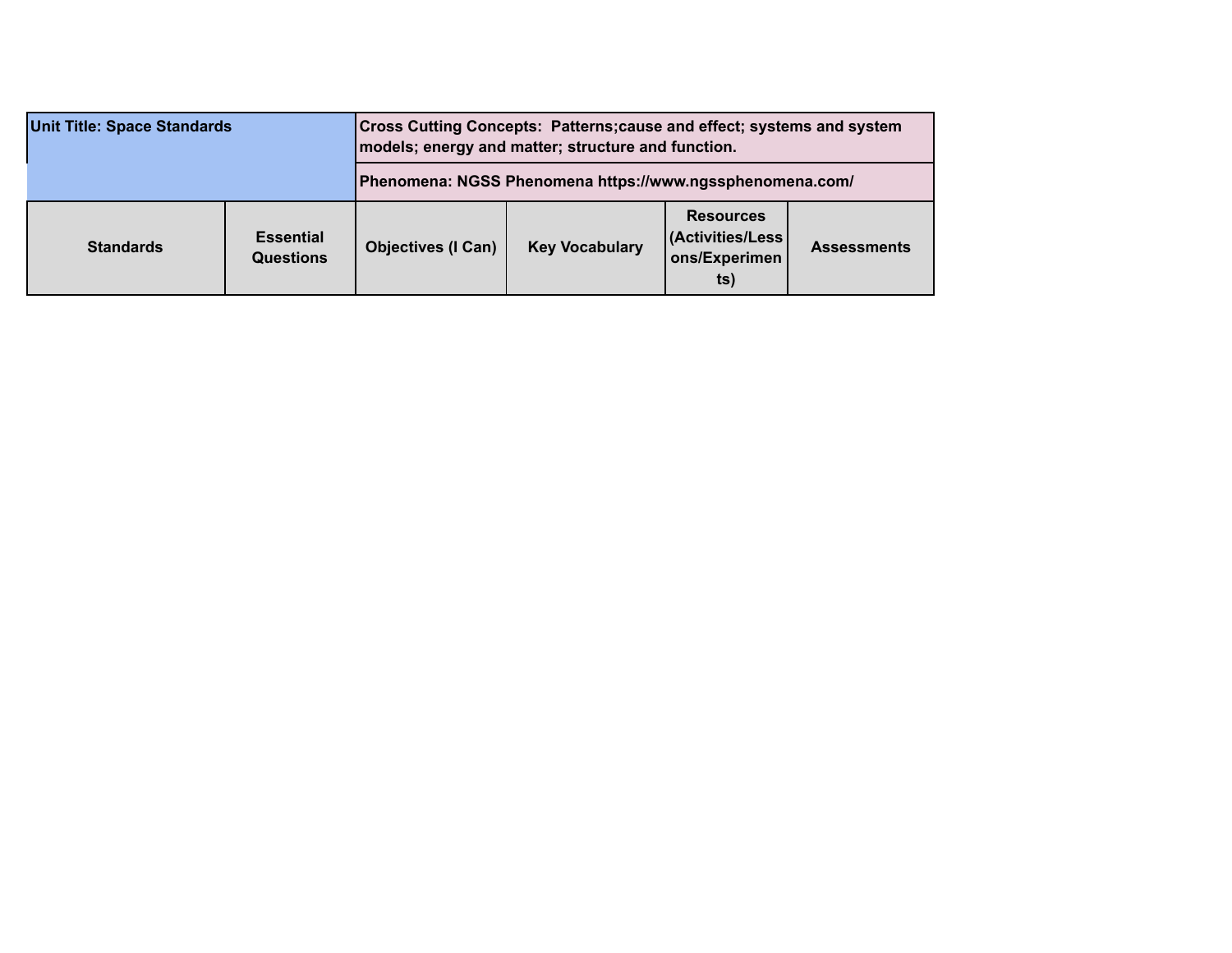| 6.P1U1.3 Develop and use                          | How can models                     | I can develop and                      |           | Scientific          | <b>Nitty Gritty</b><br>Science              | <b>Nitty Gritty</b><br>Mini-Quizzes  |
|---------------------------------------------------|------------------------------------|----------------------------------------|-----------|---------------------|---------------------------------------------|--------------------------------------|
| models to represent that                          | help us to deepen use models to    |                                        |           | method              | Curriculum                                  |                                      |
| matter is made up of                              | our                                | represent how                          | $\bullet$ | Hypothesis          |                                             | <b>Nitty Gritty Tests</b>            |
| smaller particles called                          | understanding of                   | matter is made up of                   | ٠         | Experiment          | Arizona Science                             |                                      |
| atoms.                                            | how matter is                      | atoms.                                 | $\bullet$ | Dependent           | <b>Center STAR</b>                          | Formative                            |
|                                                   | made up of                         |                                        |           | variable            | Curriculum                                  | assessments                          |
|                                                   | smaller particles                  |                                        |           | Independent         |                                             | created by Team.                     |
|                                                   | or atoms?                          |                                        |           | variable            | BetterLessons.c                             |                                      |
|                                                   |                                    |                                        |           | Model<br>Technology | om                                          | BetterLesson.Com<br>assessment piece |
| 6.P1U1.4 Develop and use How can using            |                                    | I can use and                          |           | Volume              | <b>Mystery Doug</b>                         | with lessons.                        |
| model to predict how forces models help us to     |                                    | develop models to                      |           | Volume              | Videos                                      |                                      |
| act on objects at a                               | predict how                        | predict how forces                     |           | Mass                |                                             |                                      |
| distance.                                         | forces act on                      | act on objects at a                    |           | Density             | <b>NASA Teacher</b>                         |                                      |
|                                                   | objects at a                       | distance.                              |           | Bar graph           | <b>Resources</b>                            |                                      |
|                                                   | distance?                          |                                        |           | Circle graph        |                                             |                                      |
|                                                   |                                    |                                        |           | Line graph          | Brainpop                                    |                                      |
| 6.P4U2.5 Analyze how                              | How can we                         | I can analyze how                      |           | <b>Distance</b>     |                                             |                                      |
| humans use technology to                          | understand better   humans use     |                                        |           |                     | Displacement   Thekidsshoulds<br>eethis.com |                                      |
| store (potential) and/or use<br>(kinetic) energy. | how humans use<br>and store energy | technology to store<br>and use energy. |           | Average<br>speed    |                                             |                                      |
|                                                   | with technology?                   |                                        |           | Instantaneou        |                                             |                                      |
|                                                   |                                    |                                        |           | s speed             |                                             |                                      |
|                                                   |                                    |                                        |           | Velocity            |                                             |                                      |
|                                                   |                                    |                                        |           | Net force           |                                             |                                      |
|                                                   |                                    |                                        |           | <b>Balanced</b>     |                                             |                                      |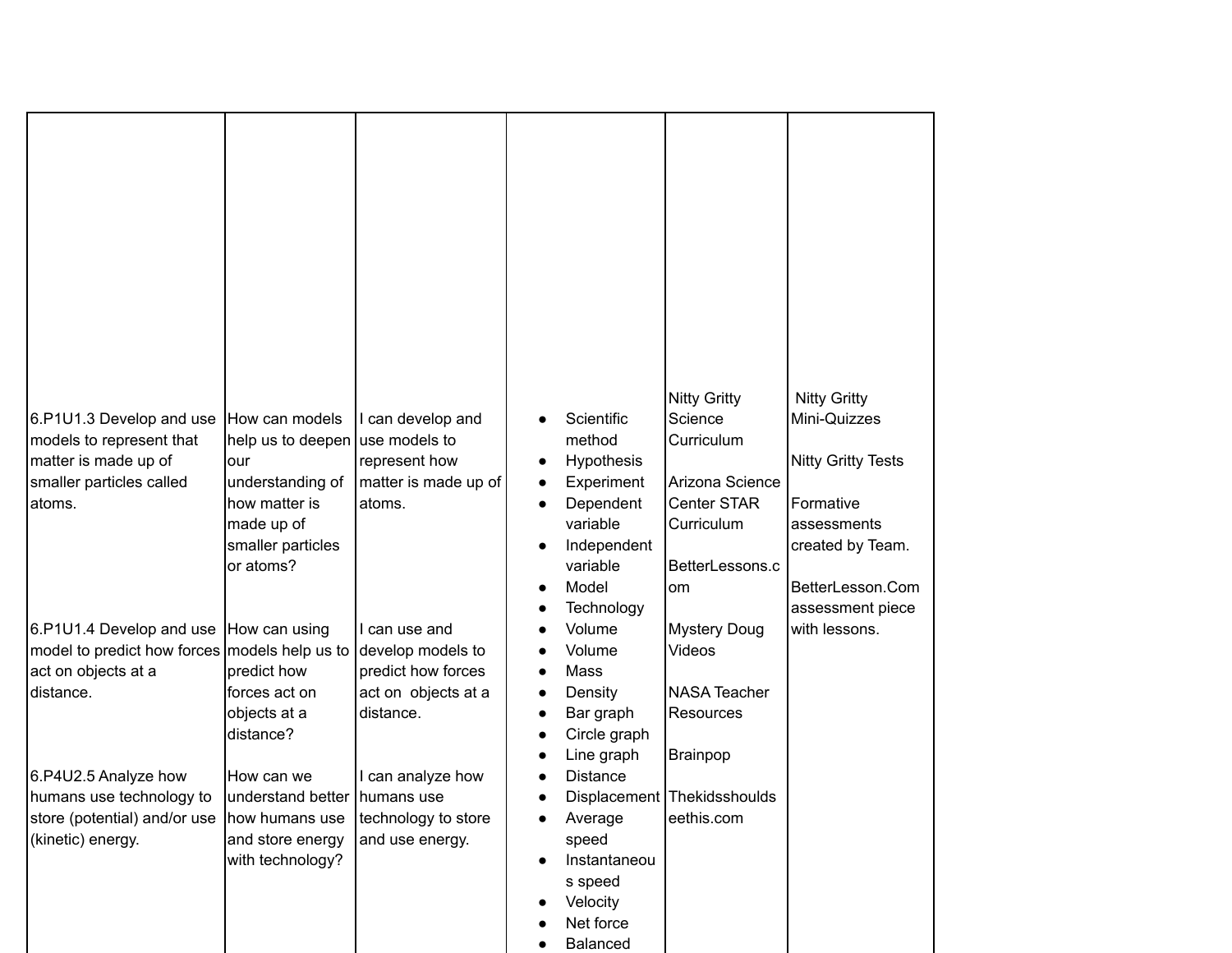|  |           | $\bullet$ Centripetal |  |
|--|-----------|-----------------------|--|
|  |           | force                 |  |
|  |           |                       |  |
|  | $\bullet$ | Newton's 1st          |  |
|  |           |                       |  |
|  |           | law                   |  |
|  |           |                       |  |
|  |           |                       |  |
|  |           |                       |  |
|  |           |                       |  |
|  |           |                       |  |
|  |           |                       |  |
|  |           |                       |  |
|  |           |                       |  |
|  |           |                       |  |
|  |           |                       |  |
|  |           |                       |  |
|  |           |                       |  |
|  |           |                       |  |
|  |           |                       |  |
|  |           |                       |  |
|  |           |                       |  |
|  |           |                       |  |
|  |           |                       |  |
|  |           |                       |  |
|  |           |                       |  |
|  |           |                       |  |
|  |           |                       |  |
|  |           |                       |  |
|  |           |                       |  |
|  |           |                       |  |
|  |           |                       |  |
|  |           |                       |  |
|  |           |                       |  |
|  |           |                       |  |
|  |           |                       |  |
|  |           |                       |  |
|  |           |                       |  |
|  |           |                       |  |
|  |           |                       |  |
|  |           |                       |  |
|  |           |                       |  |
|  |           |                       |  |
|  |           |                       |  |
|  |           |                       |  |
|  |           |                       |  |
|  |           |                       |  |
|  |           |                       |  |
|  |           |                       |  |
|  |           |                       |  |
|  |           |                       |  |
|  |           |                       |  |
|  |           |                       |  |
|  |           |                       |  |
|  |           |                       |  |
|  |           |                       |  |
|  |           |                       |  |
|  |           |                       |  |
|  |           |                       |  |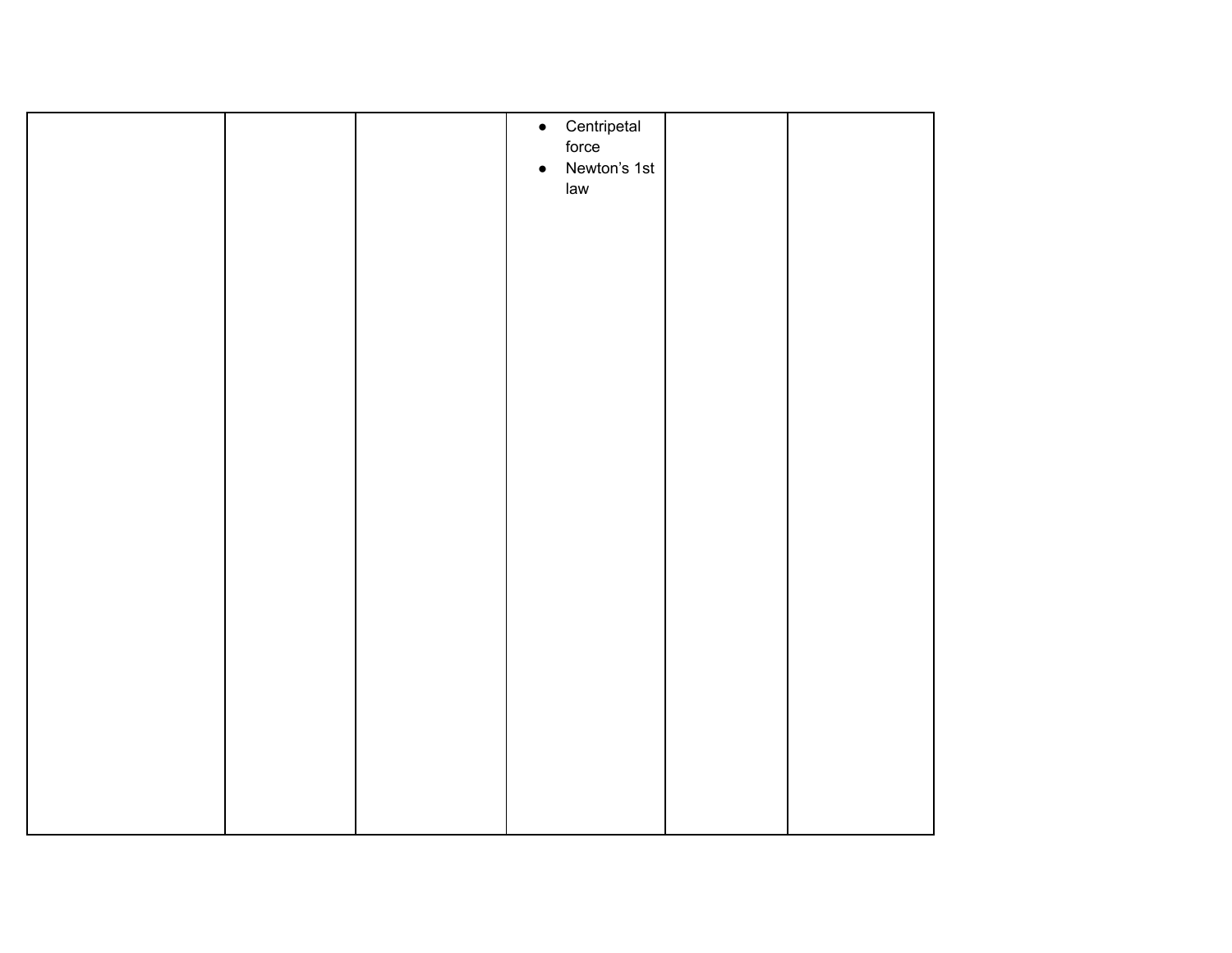| <b>Grade Level: 6</b>              |                                      | <b>Quarter 4</b>                                                                                                                    |                          |                                                           |                                                          |
|------------------------------------|--------------------------------------|-------------------------------------------------------------------------------------------------------------------------------------|--------------------------|-----------------------------------------------------------|----------------------------------------------------------|
| <b>Unit Title: Space Standards</b> |                                      | <b>Cross Cutting Concepts: Patterns; cause and effect; systems and</b><br>system models; energy and matter; structure and function. |                          |                                                           |                                                          |
|                                    |                                      |                                                                                                                                     |                          |                                                           | Phenomena: NGSS Phenomena https://www.ngssphenomena.com/ |
| <b>Standards</b>                   | <b>Essential</b><br><b>Questions</b> | <b>Objectives (I)</b><br>Can)                                                                                                       | Key<br><b>Vocabulary</b> | <b>Resources</b><br>(Activities/Lesso)<br>ns/Experiments) | <b>Assessments</b>                                       |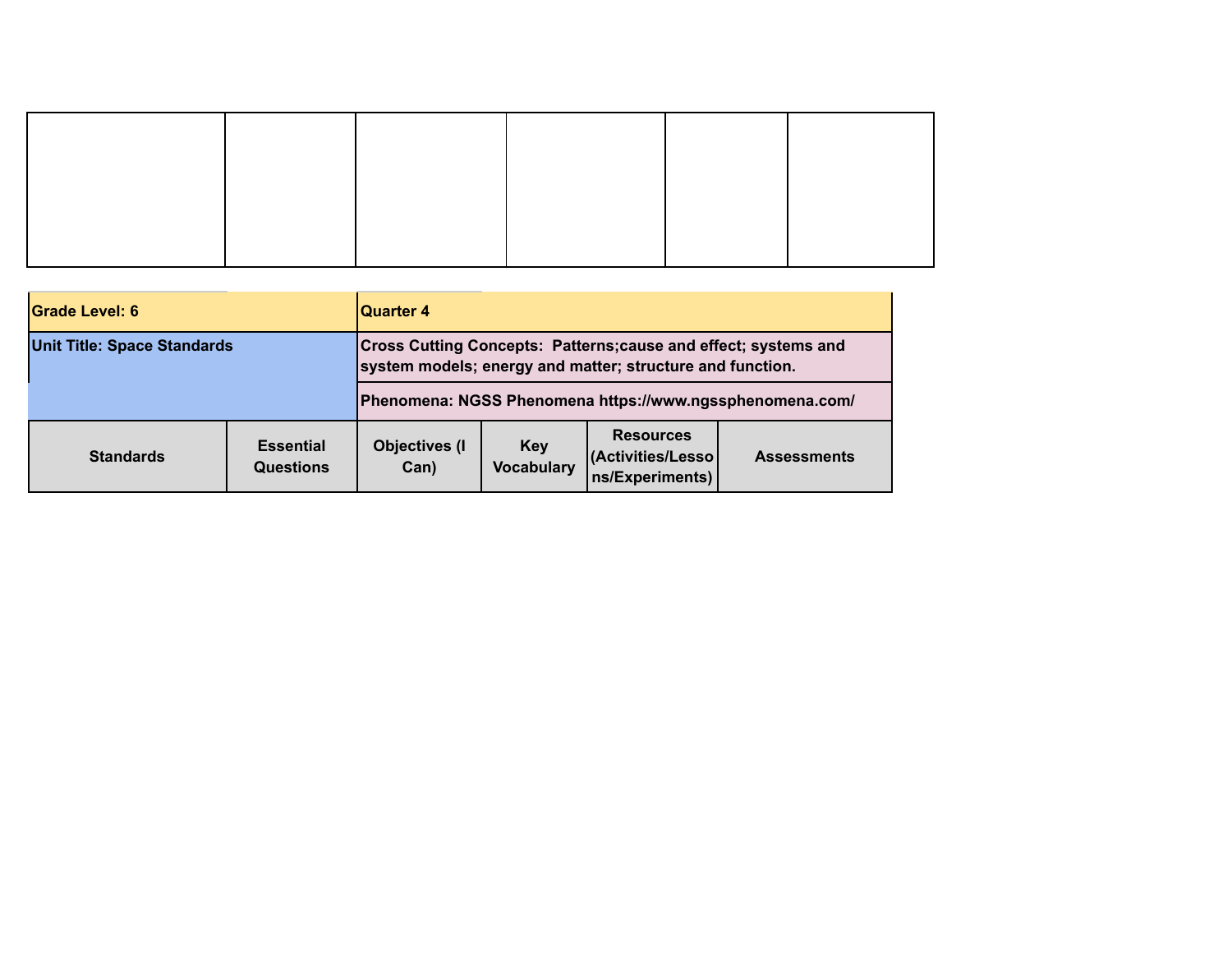| 6.L2U3.12 Engage in                                           | How can you use                                                   | I can use                  | ecology                  | <b>Nitty Gritty</b> | <b>Nitty Gritty</b>       |
|---------------------------------------------------------------|-------------------------------------------------------------------|----------------------------|--------------------------|---------------------|---------------------------|
| argument from evidence to                                     | evidence to                                                       | evidence to                | sunlight                 | Science             | Mini-Quizzes              |
| support a claim about the                                     | support a claim                                                   | support my claim autotroph |                          | Curriculum          |                           |
| factors that cause species                                    | that there are                                                    | about the                  | photosynthesi            |                     | <b>Nitty Gritty Tests</b> |
| to change and how humans factors that cause different factors |                                                                   |                            | s                        | Arizona Science     |                           |
| can impact those factors.                                     | species to                                                        | that cause                 | chemosynthe              | Center STAR         | Formative assessments     |
|                                                               | change including                                                  | species to                 | sis                      | Curriculum          | created by Team.          |
|                                                               | those that                                                        | change and how             | producer                 |                     |                           |
|                                                               | humans                                                            | humans impact              | heterotroph              | BetterLessons.co    | BetterLesson.Com          |
|                                                               | produce?                                                          | those factors.             | consumer                 | m                   | assessment piece with     |
|                                                               |                                                                   |                            | herbivore                |                     | lessons.                  |
|                                                               |                                                                   |                            | carnivore                | <b>Mystery Doug</b> |                           |
|                                                               |                                                                   |                            | omnivore                 | Videos              |                           |
| 6.L2U1.13 Develop and<br>use models to demonstrate            | How do biotic and I can use models detritivore<br>abiotic factors |                            |                          | <b>NASA Teacher</b> |                           |
| the interdependence of                                        | affect organisms                                                  | to demonstrate<br>the      | decomposer<br>food chain | <b>Resources</b>    |                           |
| organisms and their                                           | and their                                                         | interdependence food web   |                          |                     |                           |
| environment including                                         | environments?                                                     | of and their               | biological               | Brainpop            |                           |
| biotic and abiotic factors.                                   | How can we use                                                    | environment.               | pyramid                  |                     |                           |
|                                                               | models to                                                         |                            | energy                   | Thekidsshouldse     |                           |
|                                                               | demonstrate the                                                   |                            | pyramid                  | ethis.com           |                           |
|                                                               | interdependence                                                   |                            | biomass                  |                     |                           |
|                                                               | of organisms and                                                  |                            | pyramid                  |                     |                           |
|                                                               | their                                                             |                            | pyramid of               |                     |                           |
|                                                               | environment?                                                      |                            | numbers                  |                     |                           |
|                                                               |                                                                   |                            | water cycle              |                     |                           |
|                                                               |                                                                   |                            | carbon cycle             |                     |                           |